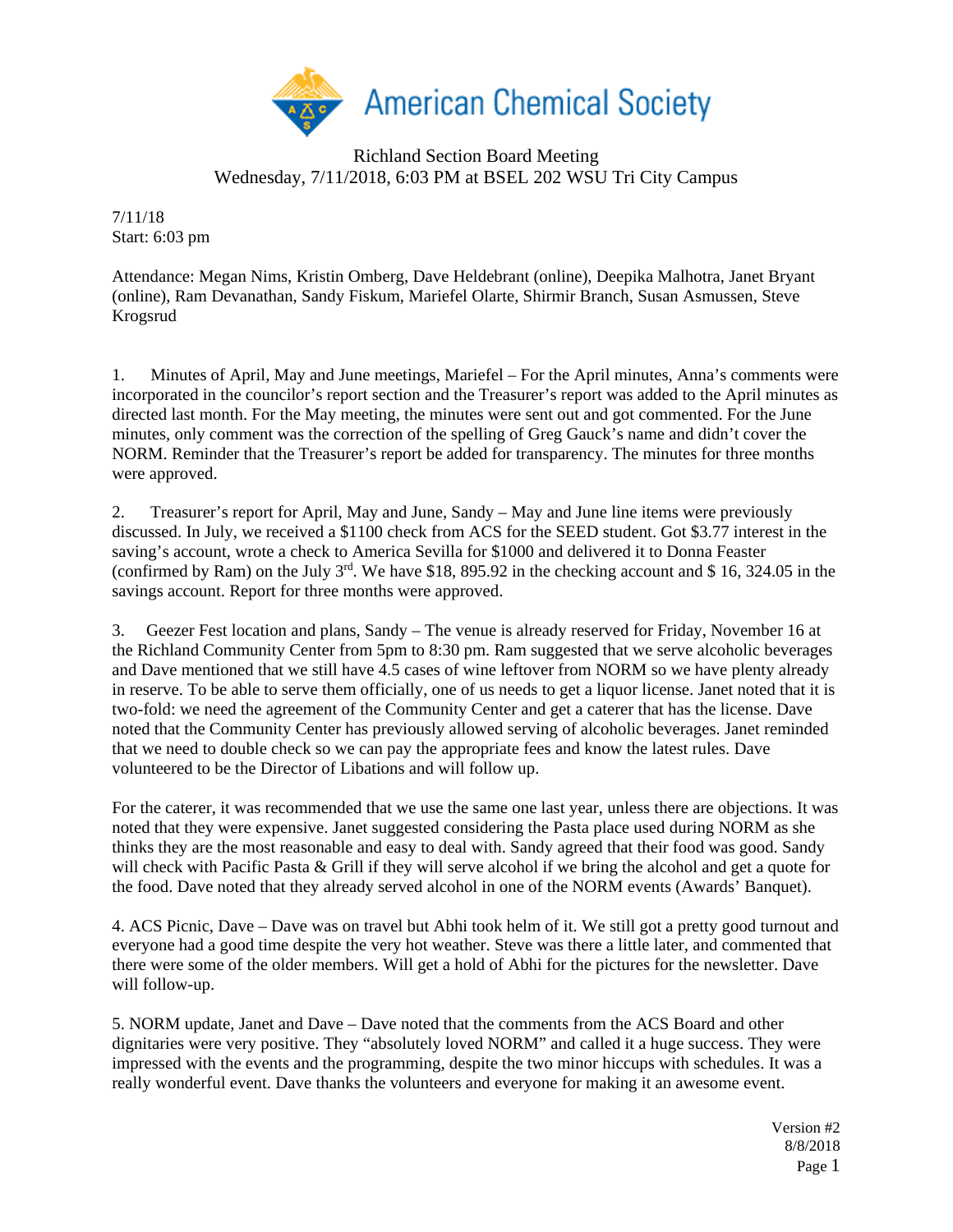

Wednesday, 7/11/2018, 6:03 PM at BSEL 202 WSU Tri City Campus Janet delved into the specifics. She was working with Sandy on the Treasurer's Report for NORM. She echoes sentiments that the meeting went very well. Sandy noted the hiccups in the NORM Treasurer's Report. Issue with printing the program with 67 requiring refunds. Janet is also working with the WebMaster to post the program on the website. Next on the plate is the final report. We owe an interim report to the NORM board 90 days after the event (around Sept. – Oct.). This requires the person in charge of an activity to give a report. The outline will be sent by Janet to everybody and it will also be posted on GoogleDocs. NORM 2016's report will also be included and they are in the running for the Chem Luminary award for Outstanding Regional Meeting. If their format is followed, we will be in good shape. Brianna, our ACS event planner is working to get our distribution of the cash. Sandy confirmed that we already got it. We got an infusion of \$25k but we have no idea of what is included in there. Janet itemized it as from the meeting revenues, not including Pres. Dorhout's donation. Allison and Janet are both already talking with him and appropriate ACS staff. Janet is also coordinating with the City of Richland on completing the \$3K Grant from the Hotels/Motels Tax. The \$25k does not include the expected additional \$9k, for a total of \$34k. We still have some outstanding bills to pay and those will be settled. Deepika did a lovely job of copying her in an e-mail to the Organic Division who is doing direct reimbursement to participants in that symposium. Reminder for those who need to be reimbursed who were covered directly by any Division, need to finalize the report and those will be included in the spreadsheet for full accounting. We are expecting that NORM will have raised at least \$20k all in all for the Richland Section (conservative estimate). There is a percentage that needs to go to the NOR Board (aka the Region's Board of Directors). We then need to close-out the requisite paperwork to close the accounting books for NORM 2018.

We are still figuring out the E-chem in a Box debacle. There were 20+ attendees who signed up and 12 actually showed up in the room but the Facilitator from the company did not show up. Two of the attendees said they only attended NORM for this particular event and they will get reimbursed, including hotel stays. Janet working with Brianna to figure it out – maybe \$300-\$400. Janet has the boxes of remaining t-shirts from NORM. An e-mail blast will be sent to those folks who paid for the hike shirt and didn't get them. If they want it mailed, they can get the shirt that way. If left unclaimed, we will keep them. The posters given by Jim Hewlett were disposed as follows: one was given to Shirmir Branch for obtaining her Ph.D. in April and the other one is going to the Eastern Oregon University Student Member Chapter. Janet still has other prizes for Geezerfest, including a backpack from one of the NORM 2018 vendors.

Vendors were all very pleased with the front and center set-up as well as the kid glove treatment. A lot of vendors will go back next year to Portland because of their great experience here at PNNL. Janet already has received Bernie Carlson's report for the vendor expo that will go into the final NORM report.

Other things: check number to clarify with Sandy, figure out how to proceed with the Thank you and Acknowledgement letters and how to send them out (work with Sandy and Deepika) and work with PNNL to write certificates for folks who worked behind the scenes to make the facilities work well for us. A very nice letter was sent to Director Steve Ashby. He was thrilled with the attendance at the opening ceremonies on Sunday. Reminder to send Sandy receipts.

6. NORM treasurer's report, Sandy – We have \$551 in checking; we spent \$ 42K on food and Scott Butner photography. Janet noted that we have two online albums (PNNL and Scott's). We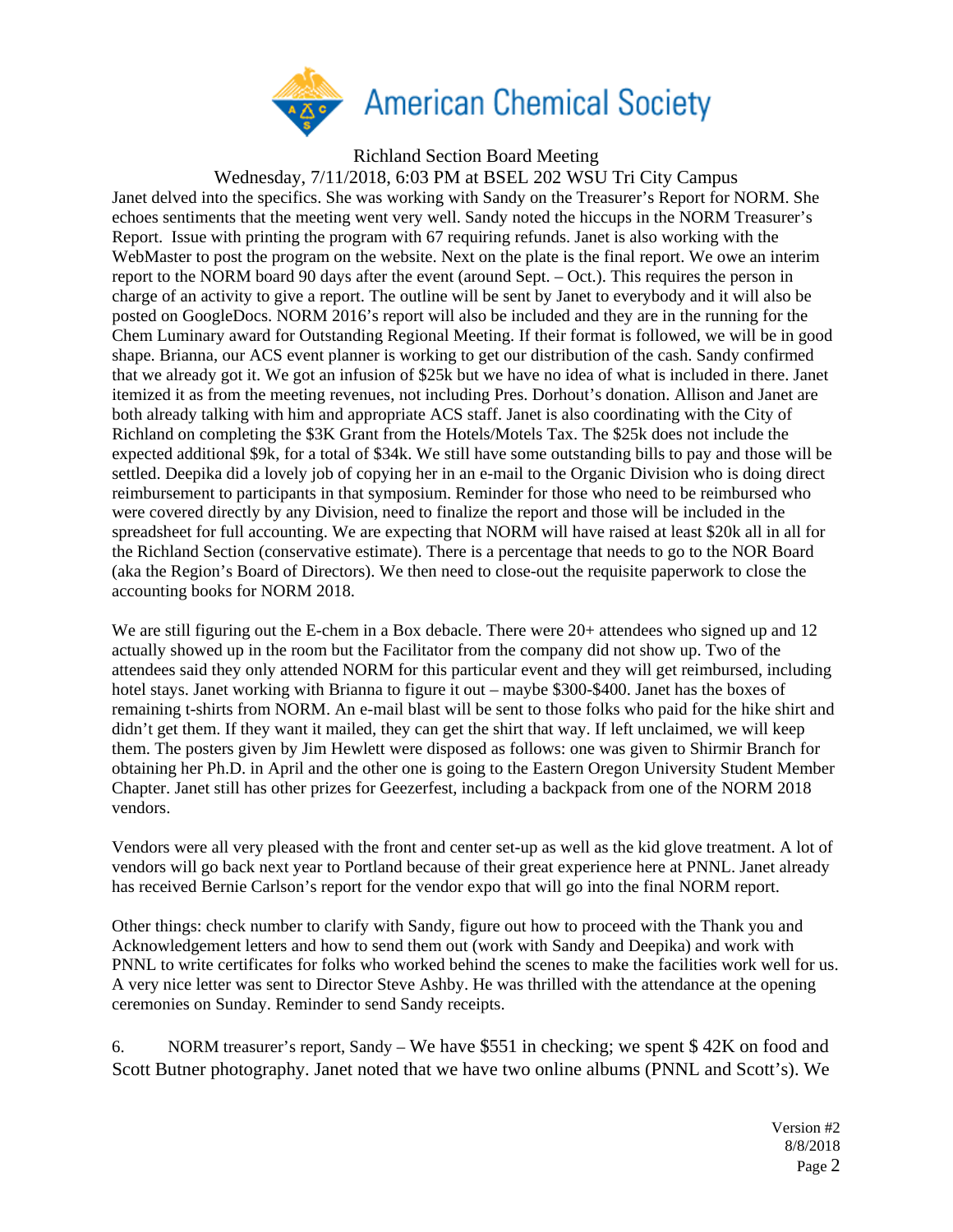

Wednesday, 7/11/2018, 6:03 PM at BSEL 202 WSU Tri City Campus have over 1500 photos. Links will hopefully be up this weekend. With the infusion of new cash from ACS, all bills can be reimbursed.

- 7. Other items
- i. Ram asked Dave to contact his friends so we can have a winery tour in the next couple of months before the crush (harvest)
- ii. Suggest speakers for Science Café. One suggestion is with Sue Clark in joint session with ANS. Another one is with John La Femina who is very active with the diversity council. He can talk about diversity in sciences.
- iii. WCC, with current funding status, can think taking things to the next level. Conduct workshops, and other activities.
- iv. Suggestion for dinner meetings. Steve will check where other organizations go and know their experience. ANS has a Shilo meeting with a buffet set-up. No one was opposed to have dinner, paid Dutch.
- v. Geezerfest improvement. Some suggestions: continue with the Geezer Round Table to get the geezers engaged with the younger generation; have a Featured Speaker; raffling away items. Sandy noted that the venue at the Community Center is not as big as in the past. It is an Activity Room. Dave can check the capacity. Need to check whether it is for standing room only or for seating.
- vi. Committee updates. WCC: NORM luncheon and hike both went very well. We will come up with future activities.
- vii. Government affairs committee set-up by Kristin. What does it do?
	- 1. Past: It used to be very active but became inactive. Bonnie Carpenter is deciding on what it will look like moving forward. Before, they provided training on how to engage with legislators and facilitated meeting with legislators within the state. Interesting here because we have two states.
	- 2. During Allison's tenure, she got feedback that younger chemistsare interested in advocacy and want to be trained. We have not seen this in a long time.
	- 3. We are in an interesting point. Bonnie wants to put her stamp. We can either follow the more traditional gov't affairs model or help Bonnie make a new government affairs set-up, if there is a more useful way to use folks.
	- 4. There is nothing that prevents us from starting a committee in the Richland Section if people is interested. We had a few of young people who attended the workshop, including some high school students. We can expose them to the resources that ACS has, including some that Allison has worked hard on, including information on the ACS fellowship in Washington DC as well as resources that provide the data and facts needed to engage legislators. Kristin and Allison working to get these information better organized on the web.

Version #2 8/8/2018 Page 3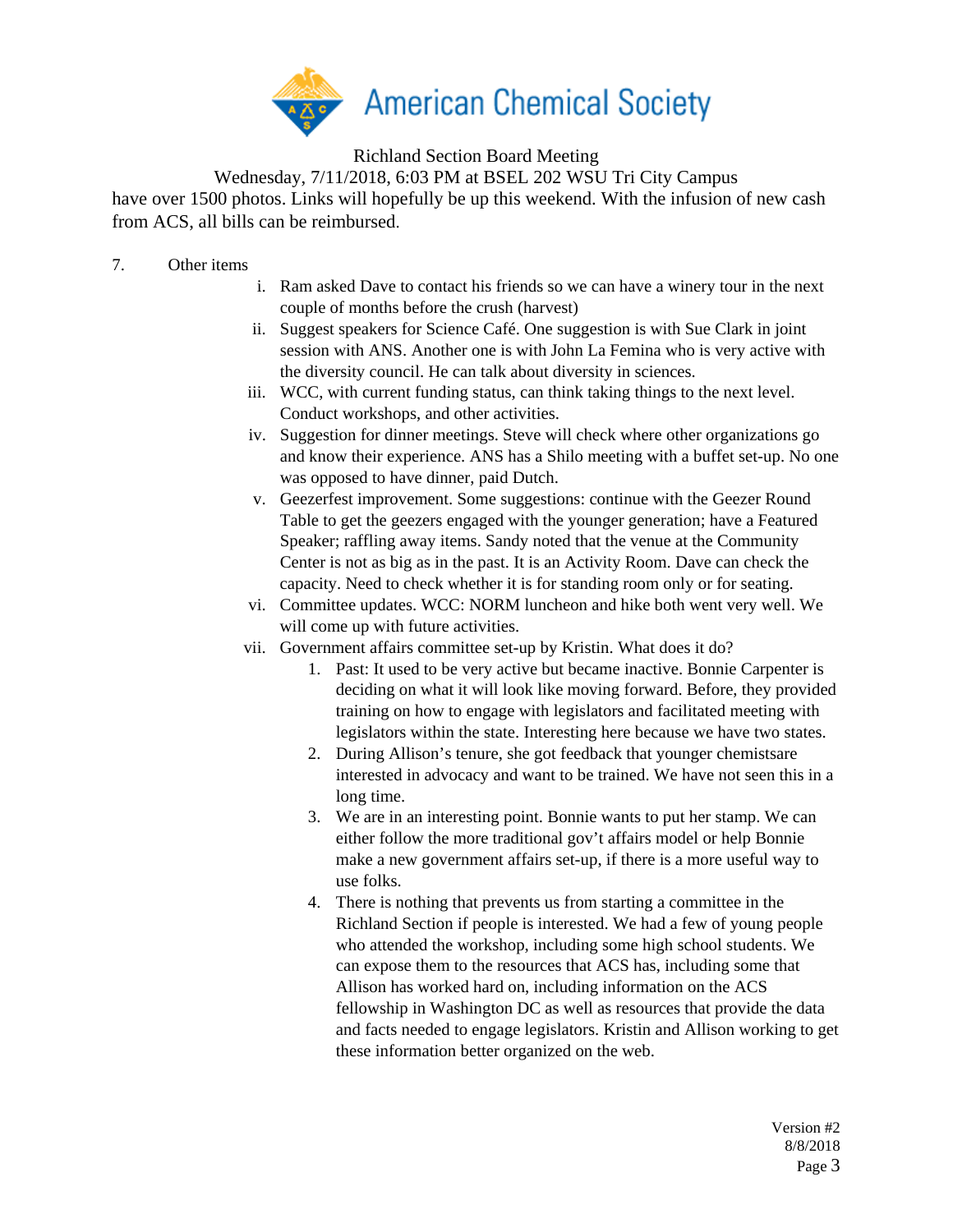

Wednesday, 7/11/2018, 6:03 PM at BSEL 202 WSU Tri City Campus

- We can start with having special sessions in learning how to advocate. Organize visits to the state offices and talk to them as chemists. ACS has a statement that deals with K-12 education and energy. Need to decide which ones are most applicable to our membership. For example, disproportionately impacting civilian research vs. defense research. Advocating for balance is worthwhile. Note that legislators are very rarely approached by scientists, especially advocating to have a research base in this nation. This has impact and may sometimes move into multiyear events if the legislator stays for a multi-year term.
	- 5. Janet observed that as the WCC submitted a value proposition and committee construct to the Local Section, these needs to be done also for the suggested Gov't Affairs Committee so that it can be approved. This is a check box in our ACS annual report.
	- 6. Kirsten will send an e-mail to Ram to write the proposed value proposition and guage interest among the group.
	- 7. Steve can also cover this through e-mail and newsletter or have a kickoff meeting in Fall. People who will attend may be the pool for the committee too.
	- 8. Demographics of the local section: mostly professional, about 550 total members (225 PNNL staffers) with young ones in EOU; we also have a substantial number of retirees. Kristin will try to find how to make this resonate to the demographics, for example, the government taxing student stipends. Another is allowing a maternity leave/sabbatical from NSF or NIH grants to adjust the time frame. For the retirees, energy and where we want to go as a country may resonate with them.
- viii. Janet noted that we have leftover NORM bags. We have 612 paid registrations but still have a lot of leftover. We can bring bags to Geezerfest and others may want to get additional ones. Janet will do an inventory and account for them.
- ix. Sandy noted that someone needs to think about the upcoming slate for 2019 elections. Someone need to give some thought since bios may need to be uploaded in October. Sandy confirmed that she is retiring as treasurer, to disconcerted responses from the group. Vanda will put together a slate (the immediate past-Chair's responsibility). Sandy suggested that others in the board may be interested or know those who might be interested. Serving on the local section board will be looked on with favor during SDRs and promotions.
- x. Janet noted that the nomination for ACS Fellows do not have any from Richland section in it and we might need to consider that.
- xi. Janet also brought up the upcoming National Meeting in Boston. Anna said that we are a finalist for three ChemLuminary awards and Anna will do a poster for us. Need to decide on who will go on stage should we win any of the three awards.

Version #2 8/8/2018 Page 4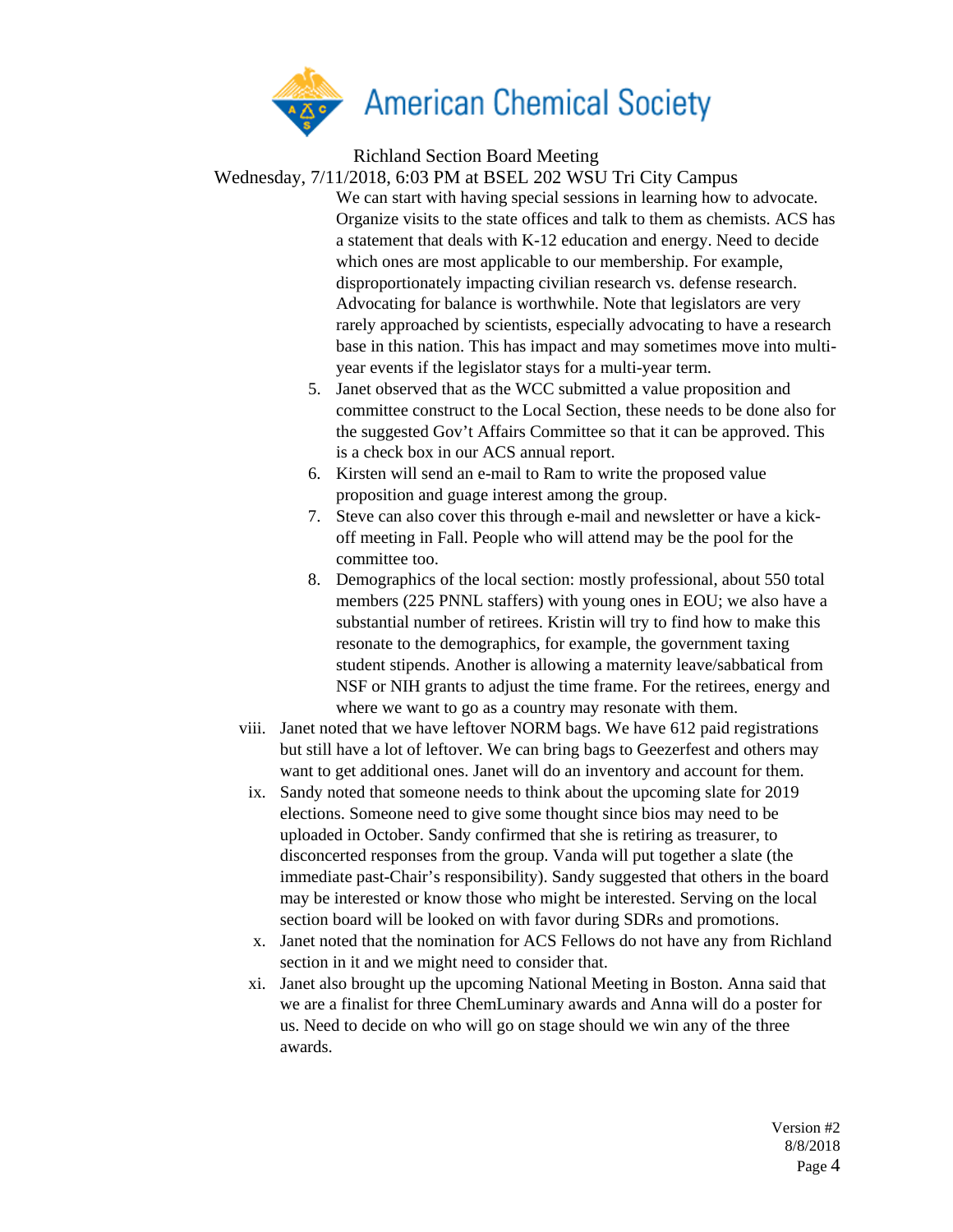

Wednesday, 7/11/2018, 6:03 PM at BSEL 202 WSU Tri City Campus

- xii. Two available positions on this year's election ballot: We are looking for Chair Elect and Treasurer. Anybody in the room interested? We can send out an e-mail to the membership on who might be interested. Sandy may run for Chair Elect.
- xiii. Follow up on the Con-Agra Tour. They do allow a tour and if we are interested, Kristin's HR manager can get us into contact with their personnel so we can have a potato plant tour.
- xiv. Regarding NORM attendance, Ram confirmed that he has the numbers for each symposium in a spreadsheet. The program was very well attended. Some rooms were overflowing.

Ram noted that the section is doing very well. We need to think about other activities that we can do.

xv. The next newsletter is usually around September before November/Geezerfest.

Meeting adjourned: 6:56 pm